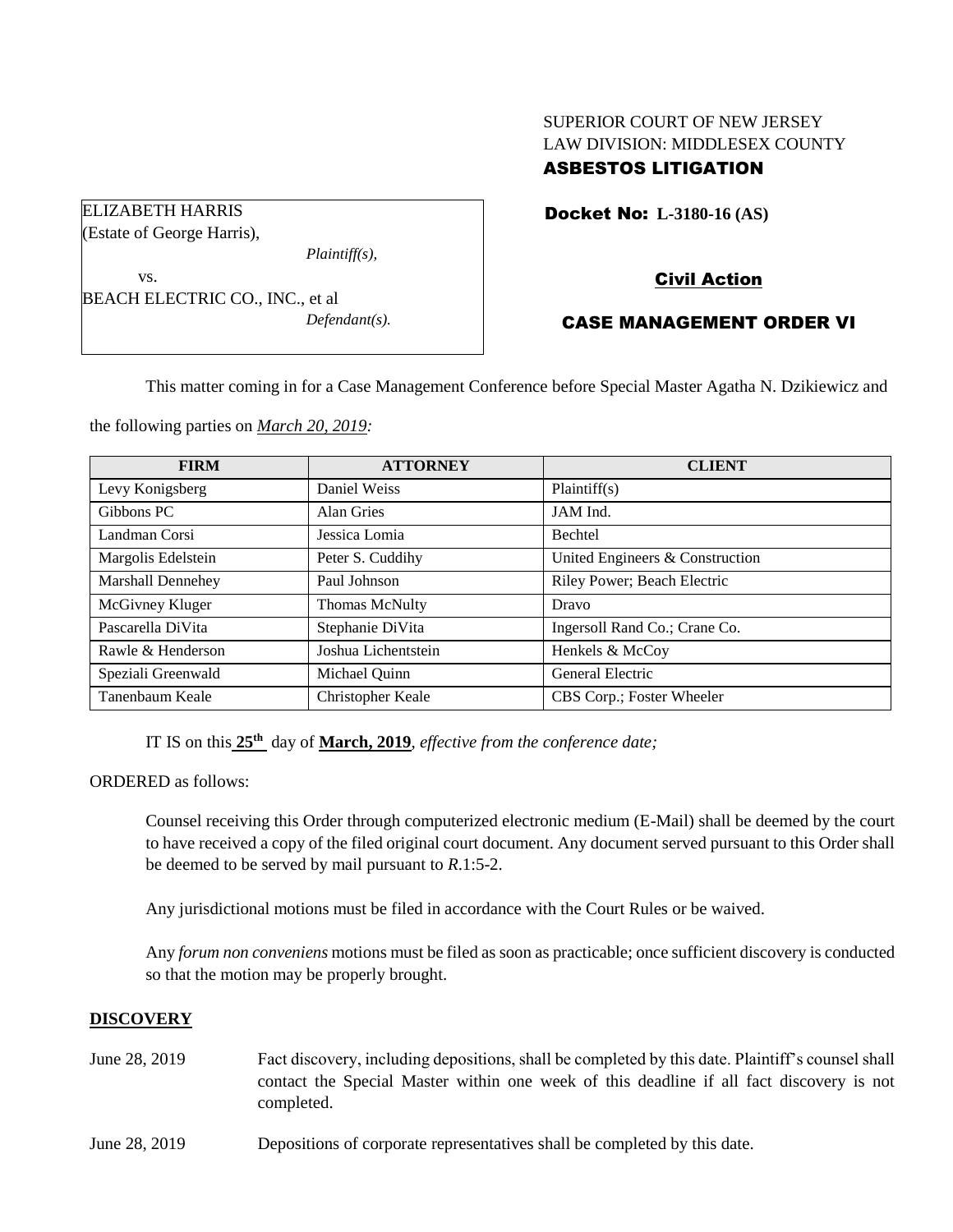### **EARLY SETTLEMENT**

December 31, 2019 Settlement demands shall be served on all counsel and the Special Master by this date.

#### **MEDICAL EXPERT REPORT**

- August 16, 2019 Plaintiff shall serve medical expert reports by this date.
- August 16, 2019 Upon request by defense counsel, plaintiff is to arrange for the transfer of pathology specimens and x-rays, if any, by this date.
- October 15, 2019 Defendants shall identify its medical experts and serve medical reports, if any, by this date. In addition, defendants shall notify plaintiff's counsel (as well as all counsel of record) of a joinder in an expert medical defense by this date.

### **LIABILITY EXPERT REPORTS**

- August 16, 2019 Plaintiff shall identify its liability experts and serve liability expert reports by this date or waive any opportunity to rely on liability expert testimony.
- October 15, 2019 Defendants shall identify its liability experts and serve liability expert reports, if any, by this date or waive any opportunity to rely on liability expert testimony.

### **SUMMARY JUDGMENT MOTION PRACTICE**

- August 16, 2019 Plaintiff's counsel shall advise, in writing, of intent not to oppose motions by this date.
- November 22, 2019 Summary judgment motions shall be filed no later than this date.
- December 20, 2019 Last return date for summary judgment motions.

#### **ECONOMIST EXPERT REPORTS**

- August 16, 2019 Plaintiff shall identify its expert economists and serve expert economist report(s), if any, by this date or waive any opportunity to rely on economic expert testimony.
- October 15, 2019 Defendants shall identify its expert economists and serve expert economist report(s), if any, by this date or waive any opportunity to rely on economic expert testimony.

#### **EXPERT DEPOSITIONS**

January 31, 2020 Expert depositions shall be completed by this date. To the extent that plaintiff and defendant generic experts have been deposed before, the parties seeking that deposition in this case must file an application before the Special Master and demonstrate the necessity for that deposition. To the extent possible, documents requested in a deposition notice directed to an expert shall be produced three days in advance of the expert deposition. The expert shall not be required to produce documents that are readily accessible in the public domain.

 $\_$  ,  $\_$  ,  $\_$  ,  $\_$  ,  $\_$  ,  $\_$  ,  $\_$  ,  $\_$  ,  $\_$  ,  $\_$  ,  $\_$  ,  $\_$  ,  $\_$  ,  $\_$  ,  $\_$  ,  $\_$  ,  $\_$  ,  $\_$  ,  $\_$  ,  $\_$  ,  $\_$  ,  $\_$  ,  $\_$  ,  $\_$  ,  $\_$  ,  $\_$  ,  $\_$  ,  $\_$  ,  $\_$  ,  $\_$  ,  $\_$  ,  $\_$  ,  $\_$  ,  $\_$  ,  $\_$  ,  $\_$  ,  $\_$  ,